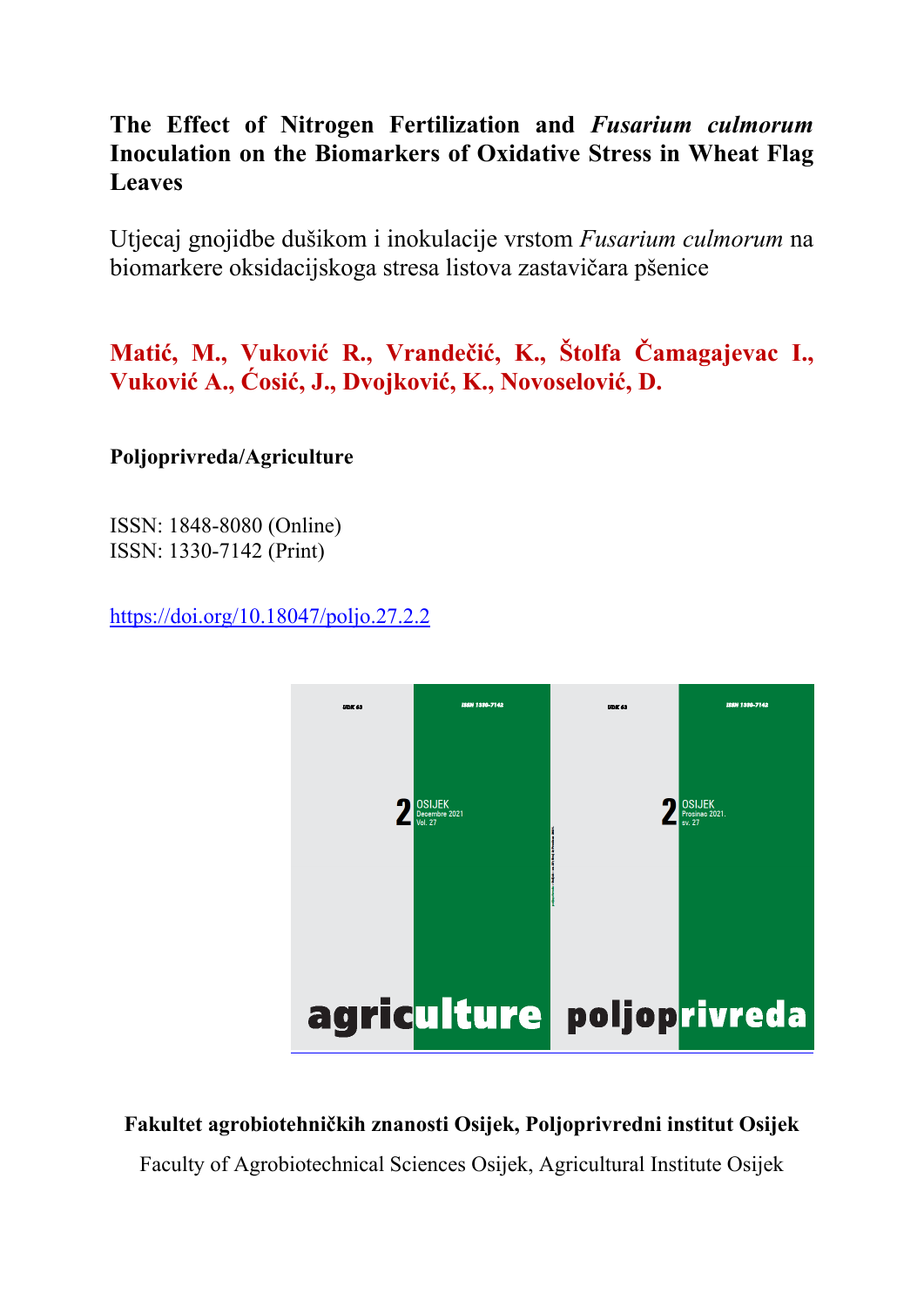# **THE EFFECT OF NITROGEN FERTILIZATION AND** *Fusarium culmorum* **INOCULATION ON THE BIOMARKERS OF OXIDATIVE STRESS IN WHEAT FLAG LEAVES**

Matić, M.<sup>(1)</sup>, Vuković R. <sup>(2)</sup>, Vrandečić, K. <sup>(1)</sup>, Štolfa Čamagajevac I. <sup>(2)</sup>, Vuković A. <sup>(2)</sup>, Ćosić, J. <sup>(1)</sup>, *Dvojković, K. (3), Novoselović, D. (3)*

> Original scientific paper *Izvorni znanstveni članak*

#### **SUMMARY**

*During cultivation, wheat is exposed to several abiotic and/or biotic stress conditions that may adversely impact the wheat yield and quality. The impact of abiotic stress caused by nitrogen deficiency and biotic stress caused by phytopathogenic fungus Fusarium culmorum on biomarkers of oxidative stress in the flag leaf of nine winter wheat varieties (***Ficko***,* **U-1***,* **Galloper***,* **BC Mandica***,* **BC Opsesija***,* **Ingenio***,*  **Isengrain***,* **Felix***, and* **Bezostaya-1***) was analyzed in this study. Hydrogen peroxide concentration and lipid peroxidation level were measured as indicators of oxidative stress, while the antioxidant response was determined by measuring the concentration of phenolic compounds and activities of antioxidant enzymes. Wheat variety and nitrogen treatment had a significant effect on all examined biomarkers of oxidative stress in the flag leaf, while the impact of Fusarium treatment was less pronounced. The most significant impact on the measured stress biomarkers had a low nitrogen level, which mainly increased hydrogen peroxide concentration and lipid peroxidation level and decreased activities of antioxidant enzymes in most varieties. The obtained results were discussed and compared with the previous study in which biochemical analyzes were performed on the wheat spike. There was no significant strong correlation between flag leaf and spike response in the measured parameters, which, in addition to the variety-specific response, also indicates a tissue-specific antioxidant response.*

*Keywords: wheat,* **Fusarium culmorum***, nitrogen fertilization, oxidative stress, antioxidative response* 

## **INTRODUCTION**

Wheat (*Triticum* spp.) is one of the most important cereal crops both globally and in Croatia. In the five-year period (2016-2020), the average wheat yield was 5.7 t  $ha^{-1}$ , which is why wheat is the grain with the highest yield in Croatia, after the corn (Statistical Yearbook of the Republic of Croatia, 2021). In field conditions, wheat is often exposed to several abiotic and/or biotic stress conditions that can significantly reduce yields.

As one of the major nutritional elements of wheat, nitrogen (N) is essential for achieving high yields and grain quality. In winter wheat, N fertilization can be considered as a critical agrotechnical measure because it is almost impossible to achieve high yields and grain quality without its adequate quantity and timely application

*<sup>(1)</sup> Magdalena Matić, MSc., Prof. Dr. Karolina Vrandečić, Prof. Dr. Jasenka Ćosić – Josip Juraj Strossmayer University of Osijek, Faculty of Agrobiotechnical Sciences Osijek, Vladimira Preloga 1, 31000 Osijek, Croatia, (2) Assist. Prof. Rosemary Vuković (rosemary@biologija.unios. hr), Prof. Dr. Ivna Štolfa Čamagajevac, Ana Vuković, MSc. – Josip Juraj Strossmayer University of Osijek, Department of Biology, Cara Hadrijana 8/A, 31000 Osijek, Croatia, (3) Krešimir Dvojković, Ph. D., Dario Novoselović, Ph. D. – Agricultural Institute Osijek, Južno predgrađe 17, 31000 Osijek, Croatia*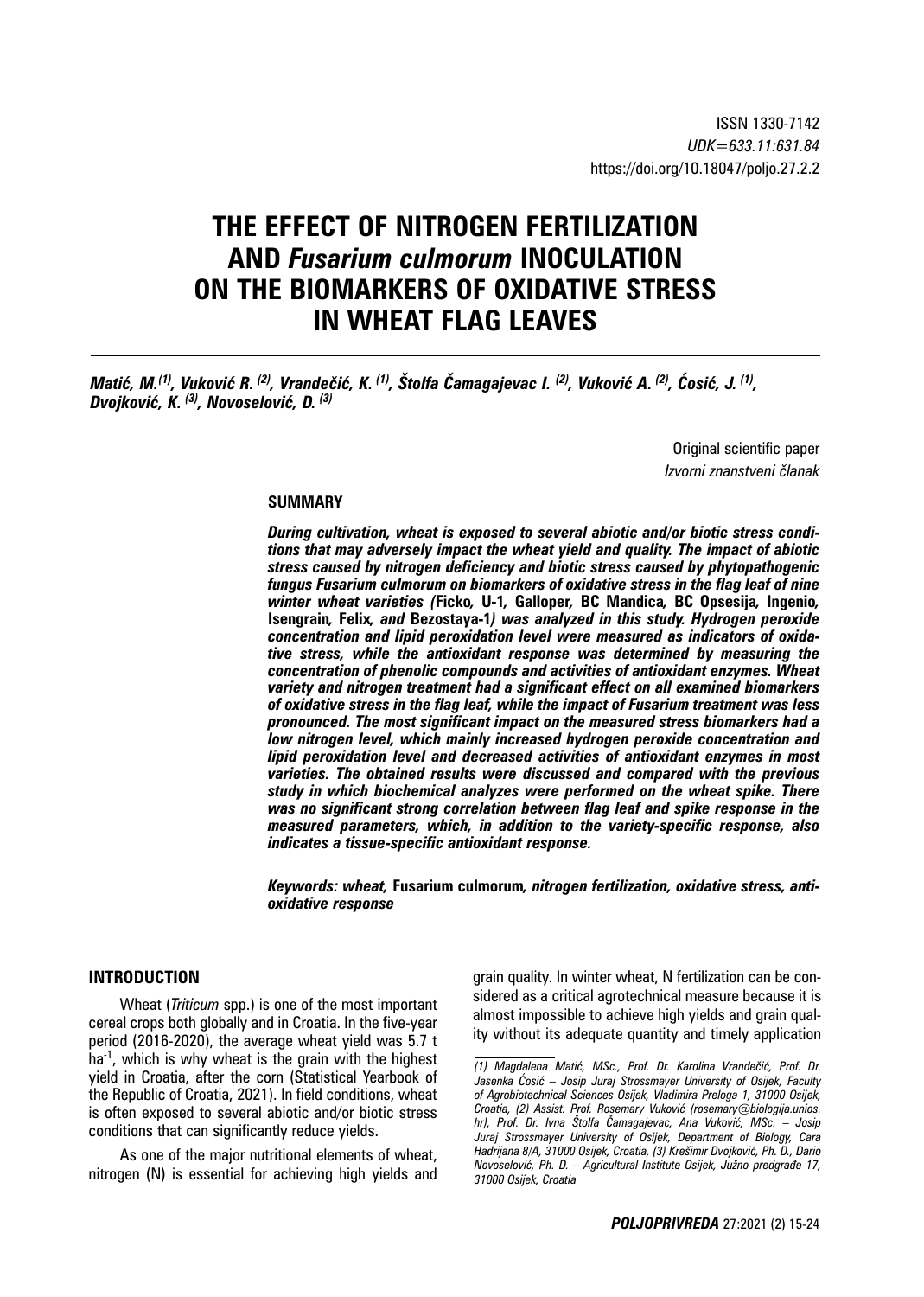(Vukadinović and Lončarić, 1999). Adequate fertilization impacts increasing photosynthetic activity and grain protein content, resulting in higher quality and higher yields (Hawkesford, 2014). Insufficient fertilization can reduce protein synthesis resulting in lower yields and lower market price, while excessive fertilization can cause lodging and increase wheat susceptibility to various pathogens (Wagan et al., 2003). Inadequate N fertilization can also affect the incidence of Fusarium Head Blight (FHB), which can also cause significant economic losses in wheat production. FHB is a devastating disease of wheat caused by phytopathogenic fungi in the genus *Fusarium*, of which *Fusarium graminearum* Schwabe (*Gibberella zeae* Schwein. Petch.) and *Fusarium culmorum* (Wm. G. Sm.) Sacc. are the most common and most virulent in Croatia (Ćosić et al., 2004).

In the plant tissues exposed to various abiotic and/ or biotic stress conditions, a rapid accumulation of reactive oxygen species (ROS), such as hydrogen peroxide  $(H_2O_2)$ , superoxide radical  $(O_2^{\bullet -})$  and hydroxyl radical (•OH) can occur, whose excessive amount can cause lipid peroxidation (LPO), i.e. oxidative damage to the structural components of plants (Hasanuzzaman et al., 2020). ROS can have several roles in the plant organism. They can act as reactive agents that damage cells, as signaling molecules, and they have an important role in plant pathogen defense (Demidchik, 2015; Camejo et al., 2016). In order to regulate levels of ROS and maintain redox homeostasis, plants have developed complex enzymatic and non-enzymatic antioxidant mechanisms (Apel and Hirt, 2004). The enzymatic antioxidants are enzymes such as catalase (CAT), ascorbate peroxidase (APX), glutathione reductase (GR), while the nonenzymatic antioxidants are biomolecules such as glutathione, phenols (PHE), carotenoids (Car), and others.

This study aimed to determine the effect of two different nitrogen levels and *F. culmorum* inoculation on the biomarkers of oxidative stress  $(H<sub>2</sub>O<sub>2</sub>)$ , LPO, antioxidant enzymes activities, PHE, and Car) in flag leaves of nine wheat varieties. In order to establish the existence of a correlation between the antioxidant response of flag leaves and spikes, the obtained results were discussed and compared with the previous results of biochemical analyses performed under the same experimental conditions in wheat spikes (Matić et al., 2021).

## **MATERIAL AND METHODS**

# **Field Trial**

A field experiment with nine winter wheat varieties of different origins was conducted in 2017/2018 at the Agricultural Institute Osijek (45˚32'N, 18˚44'E). The experiment was set up according to the split-split plot design in three replicates. Three research factors included nine winter wheat varieties, two different nitrogen fertilization levels, and *F. culmorum* inoculation.

The winter wheat varieties included in the study were *Ficko*, *U-1*, *Galloper*, *BC Mandica*, *BC Opsesija*, *Ingenio*, *Isengrain*, *Felix*, and *Bezostaya-1*. Basic fertilization of 74 kg N ha<sup>-1</sup>, 80 kg P<sub>2</sub>O<sub>5</sub> ha<sup>-1</sup>, and 120 kg K<sub>2</sub>O ha<sup>-1</sup> was applied by adding 100 kg ha<sup>-1</sup> of urea (46% N) and 400 kg ha<sup>-1</sup> NPK (7:20:30). The nitrogen supplementation included two different nitrogen levels: (i) without supplementation 0 kg N ha<sup>-1</sup> (low nitrogen level) and (ii) 100 kg N ha<sup>-1</sup> (high nitrogen level), which was applied as top-dressings of 50 kg N ha<sup>-1</sup> at tillering (Zadok's scale  $23 - 25$ ) and 50 kg N ha<sup>-1</sup> at stem extension (Zadok's scale 33 – 35) growth stages. All cultural practices typical for commercial wheat production in Croatia (including herbicides, insecticides, and fungicides to control major weeds, insects, and foliar diseases) were used.

The method of Snijders and Van Eeuwijk (1991) was used for inoculum production. A mixture of wheat and oat grains (3:1) was left in water overnight, after which it was autoclaved and inoculated with spores of the fungus *F. culmorum* obtained from the fungal culture collection of Faculty of Agrobiotechnical Sciences Osijek, Department of Phytopathology. Inoculated grains were incubated for three weeks at 25 °C, protected from sunlight. After incubation, *F. culmorum* spores were washed off the colonized grains with sterile  $H_2O$ and filtered. The final concentration of spores in the inoculum was adjusted to  $1 \times 10^6$  spores mL<sup>-1</sup>. Spray inoculations using a motor-driven backpack-sprayer were performed primarily on wheat spikes and only on the first m<sup>2</sup> of each plot (150 mL of suspension m<sup>-2</sup>). The rest of the plants on the plot are left to natural infection. Inoculations were performed individually on each plot when 50% of the plants per plot had reached anthesis (Zadoks scale 65) and were repeated after 48 h.

## **Determination of biomarkers of oxidative stress in flag leaves**

For measuring biomarkers of oxidative stress (oxidative/antioxidant status), wheat flag leaves were sampled seven days after inoculation. The collected samples were immediately frozen in liquid nitrogen and stored at -80 °C until further analysis. The samples were ground into a fine powder in liquid nitrogen with a pestle and mortar. Biomarkers of oxidative stress were determined spectrophotometrically, using a UV-VIS spectrophotometer Perkin Elmer Lambda 25 (PerkinElmer, Waltham, USA). The oxidative status of wheat flag leaves was determined by measuring  $H_2O_2$  concentration and LPO level. The  $H_2O_2$  concentration was determined according to Mukherjee and Choudhuri (1983), where a standard curve with  $H_2O_2$ was used for the calculation. Results were expressed in nmol of  $H_2O_2$  per milligram of fresh weight (nmol  $H_2O_2$ mg<sup>-1</sup> FW). The level of LPO levels was determined by measuring the concentration of reactive substances of thiobarbituric acid (TBARS), mainly malondialdehyde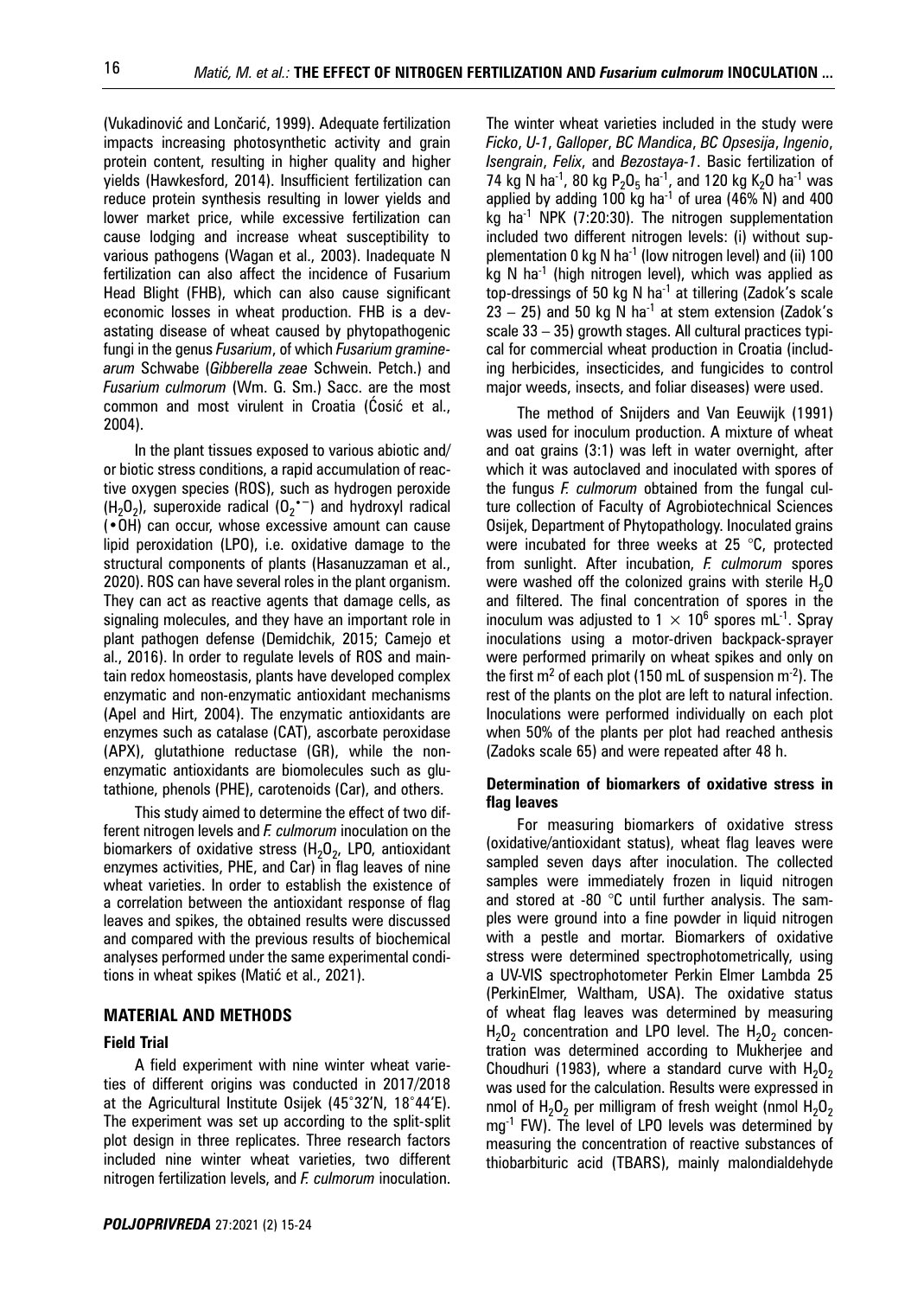(MDA), by the method of Verma and Dubey (2003). The amount of TBARS was calculated based on the standard curve with 1,1,3,3-tetramethoxypropane. Results were expressed in nmol of TBARS per gram of fresh weight (nmol TBARS g-1 FW).

The antioxidant response was determined spectrophotometrically by measuring the activity of the antioxidant enzymes CAT, APX, and GR. CAT activity was determined following the method of Aebi (1984). The decrease in absorbance due to the degradation of  $H_2O_2$  was measured at 240 nm. APX activity was determined according to Nakano and Asada (1981) with some modifications. The decrease in absorbance due to the oxidation of ascorbate was monitored at 290 nm. GR activity was determined by the method of Halliwell and Foyer (1978), and a decrease in absorbance due to the oxidation of NADPH was monitored at 340 nm. The specific activity of each enzyme was expressed as the amount ( $\mu$ mol) of degraded substrate per minute per milligram of protein, i.e., as the number of units per milligram of protein (U mg<sup>-1</sup> protein;  $U = \mu$ mol min<sup>-1</sup> protein). The concentration of soluble proteins was determined using the Bradford method (1976).

As non-enzymatic biomarkers of antioxidant status, soluble phenolic content and concentrations of photosynthetic pigments were determined. The soluble phenolic content was determined by the method of Folin-Ciocalteu (Folin and Ciocalteu, 1927). A standard curve, using gallic acid as a standard, was used for the calculation. The results were expressed as microgram gallic acid equivalents (GAE) per g<sup>-1</sup> fresh weight ( $\mu$ g GAE g-1 FW). Photosynthetic pigments were extracted using ice-cold acetone, and the absorbance of extracted pigments was measured at 470, 645, and 662 nm. The extracted photosynthetic pigments' concentration was calculated according to the equations proposed by Lichtenthaler (Lichtenthaler, 1987) and expressed as mg  $g^{-1}$  fresh weight.

#### **Statistical Analysis**

The collected data were analyzed using the SAS Enterprise Guide 7.1 (SAS Institute Inc., Cary, NC, USA) software. The effect of the examined factors (variety, nitrogen treatment, and *F. culmorum* inoculation) on the investigated traits was determined by a three-way analysis of variance (ANOVA) ( $p \le 0.05$ , 0.01, and 0.001). Significant differences among the treatments in each variety separately were determined using the Fisher LSD test ( $p \le 0.05$ ).

#### **RESULTS AND DISCUSSION**

Tolerance to stressful conditions can be increased by using various treatments to enhance the plant's defense response or by growing varieties more resistant to adverse environmental effects. This study analyzed the effect of abiotic stress caused by nitrogen deficiency and biotic stress caused by phytopathogenic fungus *F. culmorum* on the biomarkers of oxidative stress in flag leaves of nine winter wheat varieties. Wheat variety, nitrogen treatment, and inoculation with *F. culmorum* significantly impacted the examined biomarkers of oxidative stress in flag leaves. Furthermore, the results are discussed in the context of a previously published study where, under the same experimental conditions, the same analyzes were performed on the wheat spikes (Matić et al., 2021), which are most commonly used in biochemical analyzes of the FHB infection impact. Although FHB occurs primarily on wheat spikes, spike infection can cause changes in some metabolic pathways in other plant organs, e.g., changes in the rate of flag leaf photosynthesis (Yang et al., 2016; Španić et al., 2017a). In this study, we wanted to determine whether the spikes infection also reflects on the antioxidant response of flag leaves and whether there is a correlation in the antioxidant response between wheat flag leaves and spikes. Although a correlation between measured biochemical parameters could allow the use of flag leaves for a detailed analysis of oxidative stress caused by FHB, the results of this study did not show a significantly strong correlation between flag leaves and spikes in measured parameters (Pearson correlation test results not shown). The antioxidant response was both variety- and tissue-specific.

Three-way ANOVA revealed a significant variety effect on all examined biomarkers of oxidative stress in wheat flag leaves (Table 1). Under the same experimental conditions, an equally significant variety effect on biomarkers of oxidative stress was found in wheat spikes (Matić et al., 2021). Nitrogen treatment significantly affected the concentration of  $H_2O_2$ , PHE content, and the activity of antioxidant enzymes CAT, APX, and GR. Inoculation with *F. culmorum* isolate significantly affected the concentration of  $H_2O_2$  and TBARS and PHE content ( $p \le 0.001$ ). In contrast to wheat flag leaves, *F. culmorum* inoculation of wheat spikes affected most of the measured biomarkers of oxidative stress (PHE, CAT, GR, Car). The interaction between the three main factors was significant for all examined biomarkers except for PHE content.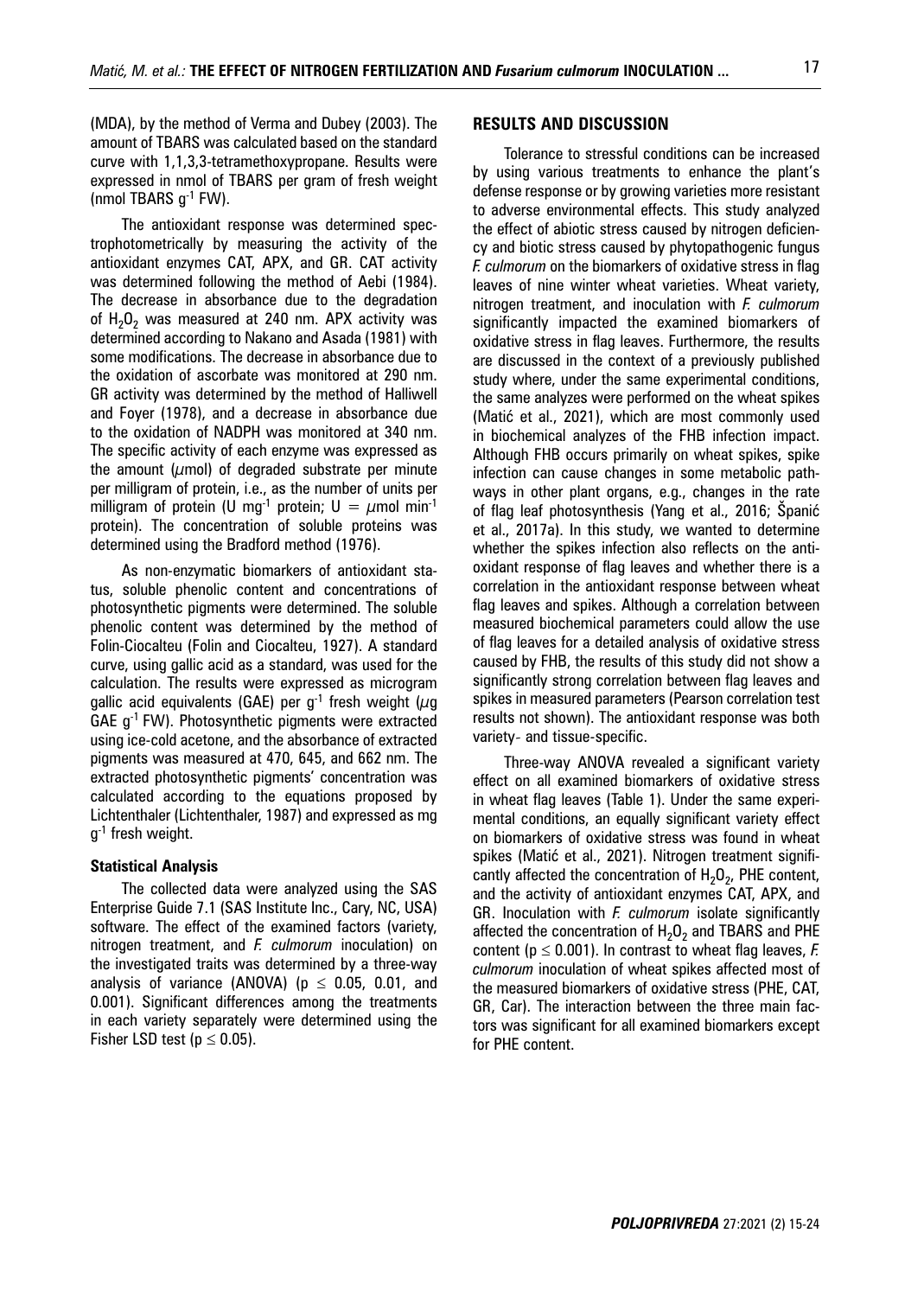#### **Table 1. Three-way ANOVA of the influence of variety, nitrogen treatment, and** *Fusarium culmorum* **inoculation and their interactions on the examined biomarkers of oxidative stress in the flag leaf of wheat**

*Tablica 1. Trofaktorijalna analiza varijanca (ANOVA) utjecaja sorte, tretmana dušikom i inokulacije vrstom Fusarium culmorum i njihovih interakcija na ispitivane biomarkere oksidacijskoga stresa u listu zastavičaru pšenice*

| Mean sum of squares / Srednja suma kvadrata       |                                           |            |              |            |             |            |            |  |  |  |
|---------------------------------------------------|-------------------------------------------|------------|--------------|------------|-------------|------------|------------|--|--|--|
| Source of Variation /<br>Izvor variranja          | Degrees of freedom<br>/ Stupnjevi slobode | HP         | <b>TBARS</b> | <b>PHE</b> | CAT         | <b>APX</b> | GR         |  |  |  |
| Variety (V)/<br>Sorta                             | 8                                         | $95.36***$ | 99.96***     | 2115.80*** | 1300.17*    | $0.29***$  | 787.75***  |  |  |  |
| Nitrogen treatment (N)/<br>Tretman dušikom        |                                           | $50.63***$ | $3.53$ ns    | 2199.62*** | 19041.20*** | $0.13*$    | 3764.30*** |  |  |  |
| Fusarium inoculation (F)/<br>Fusarium inokulacija |                                           | $47.00***$ | 65.25***     | 422.01***  | 1491.89 ns  | $0.04$ ns  | 421.11 ns  |  |  |  |
| V×N                                               | 8                                         | $11.85***$ | $9.97***$    | 40.39 ns   | 1598.01**   | $0.16***$  | 124.06 ns  |  |  |  |
| $V \times F$                                      | 8                                         | $8.87***$  | $10.32***$   | $77.31*$   | 1480.71**   | $0.04$ ns  | 70.60 ns   |  |  |  |
| $N \times F$                                      |                                           | $10.41***$ | $1.67$ ns    | 53.49 ns   | 1306.70 ns  | $0.07$ ns  | $2.11$ ns  |  |  |  |
| $V \times N \times F$                             | 8                                         | $5.11***$  | $9.97***$    | 48.36 ns   | 1899.69***  | $0.10***$  | 221.61*    |  |  |  |

 $\overline{\text{ns}}$  – not significant/nije statistički značajno; \*, \*\* and \*\*\* – significant at the level of probability  $\overline{p} \le 0.05$ , 0.01, and 0.001/značajno na razini p  $\le 0.05$ , 0,01 i 0,001. HP, hydrogen peroxide/vodik peroksid; TBARS, thiobarbituric acid reactive substances/reaktivne supstance tiobarbiturne kiseline; PHE, phenolics/fenoli; CAT, catalase/katalaza; APX, ascorbate peroxidase/askorbat-peroksidaza; GR, glutathione reductase/glutation-reduktaza.

In the *U-1*, *Galloper*, and *BC Opsesija* varieties, at low nitrogen level, *F. culmorum* inoculation caused an increase in  $H_2O_2$  concentration, while at high nitrogen level, H<sub>2</sub>O<sub>2</sub> concentration was increased in the *Galloper*, *BC Mandica*, *BC Opsesija*, *Felix*, and *Bezostaya-1* varieties (Figure 1a). In most non-inoculated varieties, low nitrogen level tended to increase  $H_2O_2$  concentration, and a significant increase was found in the *Ficko*, *U-1*, *BC Opsesija*, *Ingenio*, and *Bezostaya-1* varieties. Since the lack of nitrogen supplementation in non-inoculated plants mainly caused an increase in TBARS content and a decrease in the activity of antioxidant enzymes,  $H_2O_2$ could act as a promoter of oxidative stress. Mamenko (2018) also found an increase in the concentration of  $H<sub>2</sub>O<sub>2</sub>$  in wheat leaves under an insufficient supply of soil nitrogen. However, the author also found an increase in the activity of antioxidant enzymes and concluded that  $H<sub>2</sub>O<sub>2</sub>$  acted as a signaling molecule that affects the activation of wheat defense mechanisms under insufficient nitrogen supply.

Numerous studies have shown that different abiotic and/or biotic stress conditions can induce LPO, which can cause oxidative damage to the structural components of plants (Španić et al., 2017b; Hasanuzzaman et al., 2020). The occurrence of LPO caused by pathogen attack and/or insufficient nitrogen fertilization was also found in some varieties in this study. In the *Ficko*, *BC Opsesija*, and *Bezostaya-1* varieties at low nitrogen level, inoculation with *F. culmorum* caused an increase in TBARS content (Figure 1b). In contrast, the TBARS content was increased at high nitrogen level in the *Galloper*, *BC Opsesija*, and *Ingenio* varieties. On average, nitrogen treatment itself did not cause any significant changes in TBARS content in wheat flag leaves (Table 1). However, low nitrogen level caused an increase in TBARS content in non-inoculated varieties *BC Opsesija*, *Ingenio*, and *Isengrain*. Although the level of LPO is variety and tissue-specific, the increase in LPO is more pronounced in flag leaves than wheat spikes, i.e., it is present in a much larger number of varieties at different treatments (Matić et al., 2021).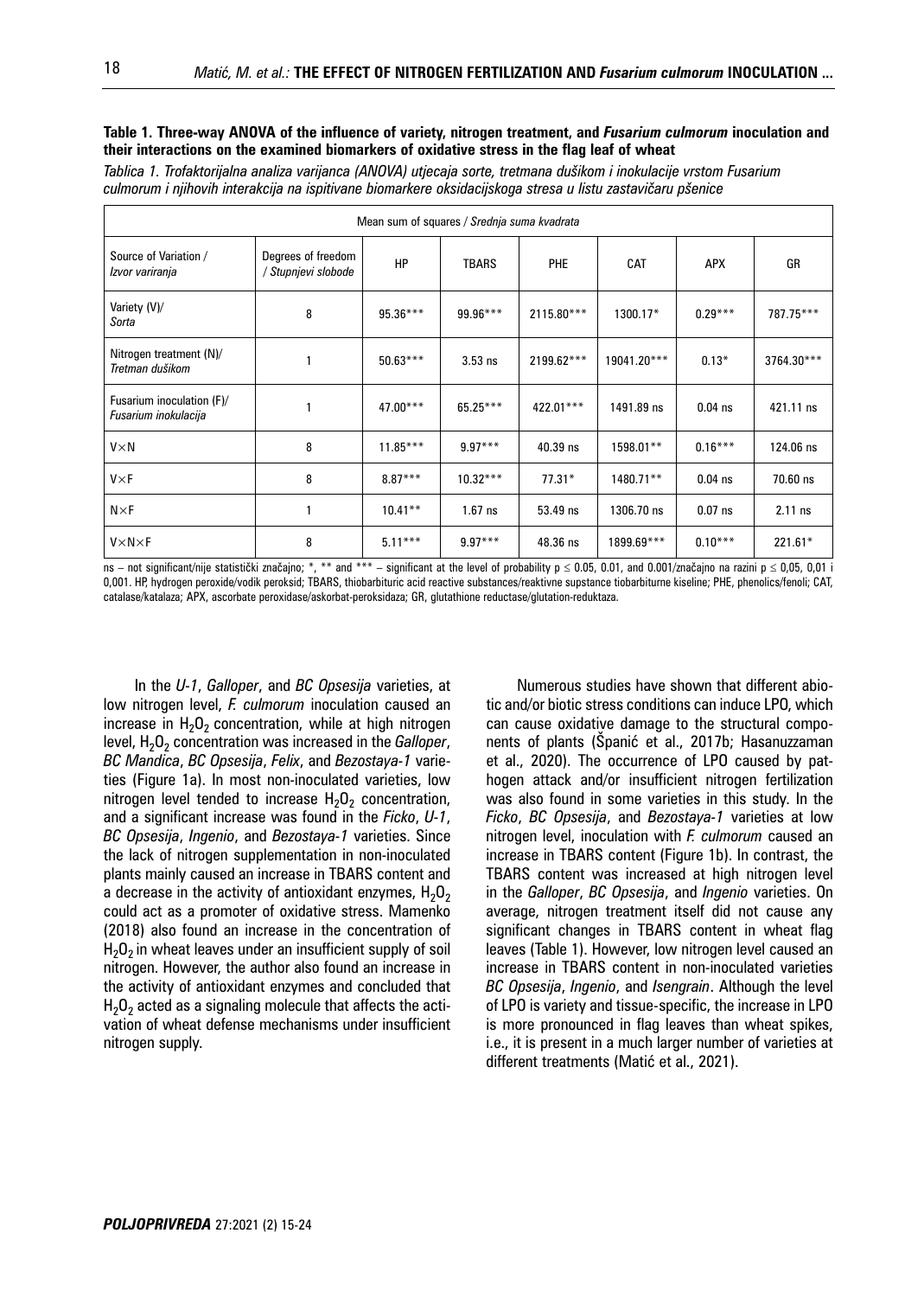

**Figure 1. Hydrogen peroxide (H<sub>2</sub>O<sub>2</sub>; a) and thiobarbituric acid reactive substances (TBARS; b) content in flag leaves of nine wheat varieties under different nitrogen (0 kg N ha-1 and 100 kg N ha-1) and** *Fusarium culmorum* **(non-inoculated and inoculated) treatments. Values are means of six replicates ± standard deviation (SD). Different letters above the bars indicate significant differences according to Fisher's LSD test (** $p \le 0.05$ **) among different treatments in each variety separately.**

*Grafikon 1. Koncentracija vodika peroksida (H<sub>2</sub>O<sub>2</sub>; a) i količina reaktivnih supstanci tiobarbiturne kiseline (TBARS; b) listova zastavičara devet sorata pšenice pri različitim prihranama dušikom (0 kg N ha-1 i 100 kg N ha-1) i tretmanom* Fusarium culmorum *(neinokulirane i inokulirane biljke). Rezultati su prikazani kao srednja vrijednost šest replika ± standardna devijacija. Različita slova iznad pojedinoga stupca označavaju statistički značajne razlike između tretmana u svakoj sorti pojedinačno, prema Fisherovu LSD testu (p 0,05).*

The PHE content was significantly influenced by all three main factors, nitrogen treatment, variety, and *F. culmorum* inoculation ( $p \le 0.001$ ) (Table 1). The most significant effect had a nitrogen treatment itself, and on average, a low nitrogen level caused an increase of 8.82% in the PHE content compared to a high nitrogen level. Inoculation with *F. culmorum* isolate caused an increase in the PHE content in the *Galloper* and *BC Opsesija* varieties at low nitrogen level (Figure 2). The trend of increasing PHE content due to *F. culmorum* inoculation was also observed at a high nitrogen level, and a significant increase was found in the *BC Mandica*, *BC Opsesija*, and *Bezostaya-1* varieties. In most non-inoculated varieties, low nitrogen level tended to increase PHE content, although a significant increase was found in the *Ficko*, *Galloper*, *BC Mandica*, *BC Opsesija*, and *Bezostaya-1* varieties. The obtained results are in

accordance with other studies in which it was found that under conditions of nitrogen deficiency, due to the increase of C:N ratio within plants, there is an increased formation and accumulation of phenolic compounds (Ibrahim et al., 2011; Munene et al., 2017; Deng et al., 2019). Phenolic compounds are the most significant and widespread plant secondary metabolites that play an important role in plant defense mechanisms under abiotic and/or biotic stress conditions (Kulbat, 2016; Sharma et al., 2019). Therefore, nitrogen fertilization is of great importance because it can affect primary and secondary plant metabolites (Chen et al., 2011). In the research of Matić et al. (2021), growing wheat at a low nitrogen level caused a decrease in the PHE content in wheat spikes of non-inoculated plants, suggesting a tissue-specific wheat response.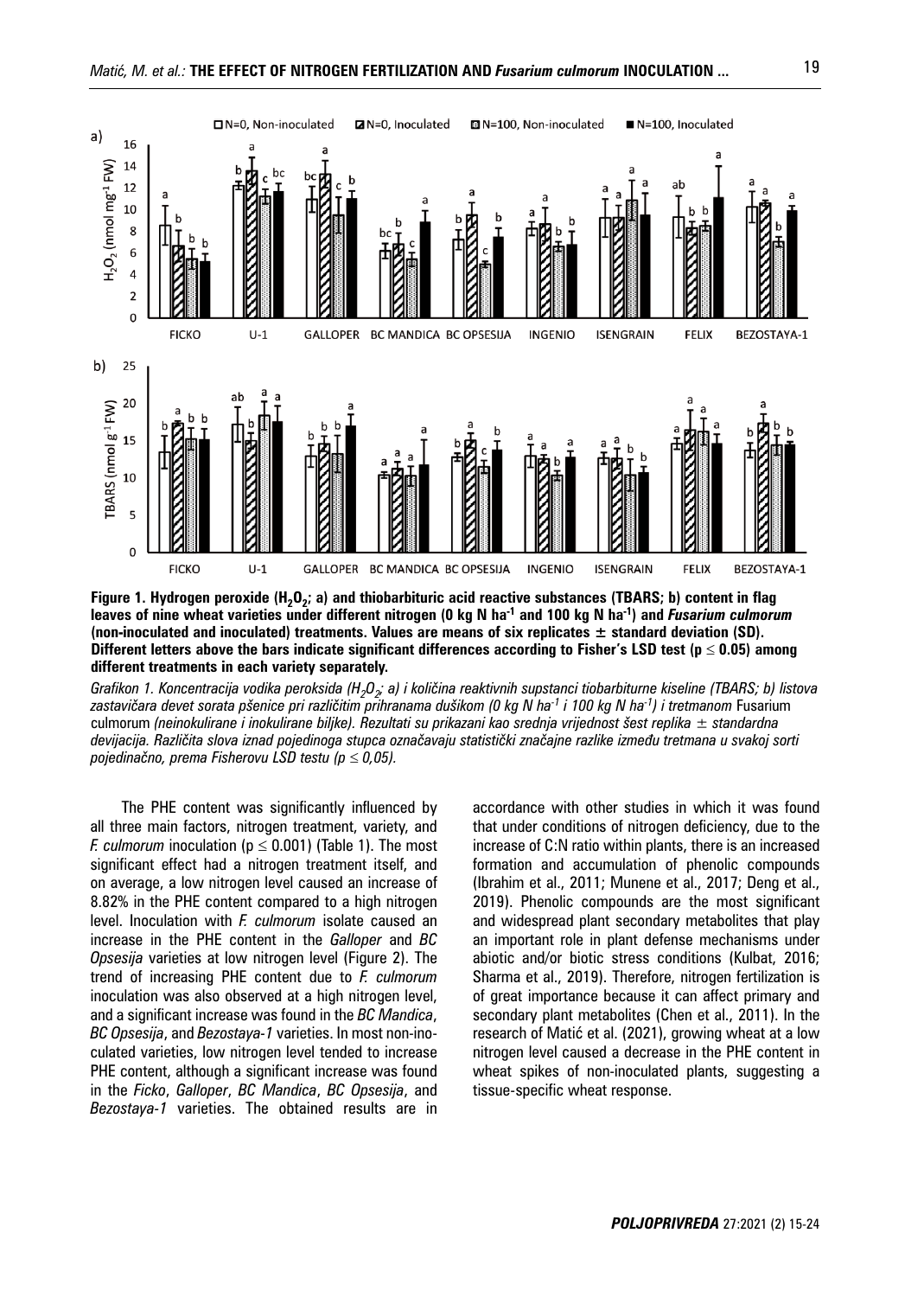

**Figure 2. Soluble phenolics (PHE) content in flag leaves of nine wheat varieties under different nitrogen (0 kg N ha-1 and 100 kg N ha-1) and** *Fusarium culmorum* **(non-inoculated and inoculated) treatments. Values are means of six replicates ± standard deviation (SD). Different letters above the bars indicate significant differences according**  to Fisher's LSD test ( $p \le 0.05$ ) among different treatments in each variety separately.

*Grafikon 2. Koncentracija topljivih fenola (PHE) listova zastavičara devet sorata pšenice pri različitim prihranama dušikom (0 kg N ha-1 i 100 kg N ha-1) i tretmanom vrstom* Fusarium culmorum *(neinokulirane i inokulirane biljke). Rezultati su prikazani kao srednja vrijednost šest replika ± standardna devijacija. Različita slova iznad pojedinoga stupca označavaju statistički značajne razlike između tretmana u svakoj sorti pojedinačno, prema Fisherovu LSD testu (p 0,05).*

Nitrogen treatment and wheat variety significantly affected the antioxidant enzymes CAT, APX, and GR (Table 1). On average, compared to high levels, a low nitrogen level caused a decrease in the activity of the antioxidant enzymes CAT and GR in wheat flag leaves. The decrease in antioxidant enzyme activity was 9.21% for CAT and 7.63% for GR, respectively. On average, *F. culmorum* inoculation did not significantly affect the activity of antioxidant enzymes in wheat flag leaves (Table 1). However, analysis of the effect of *F. culmorum* inoculation, in each variety separately, showed significant changes in enzymes activity, which were variety-specific (Figure 3). Inoculation with *F. culmorum* isolate caused an increase in CAT activity in the *Ficko* variety at low nitrogen level, while in the *BC Opsesija* and *Felix* varieties CAT activity was decreased (Figure 3a). In conditions of high nitrogen level, inoculation with *F. culmorum* isolate caused an increase in CAT activity in the *Bezostaya-1* variety and a decrease in CAT activity in the *Ingenio* variety. At low nitrogen level, inoculation with *F. culmorum* isolate caused an increase in APX activity in the *BC Opsesija* and *Isengrain* varieties, while in conditions of high nitrogen level, APX activity was increased in the *Ficko* variety (Figure 3b). Inoculation with *F. culmorum* isolate tended to decrease GR activity in almost all varieties at both nitrogen levels. However, a significant decrease in GR activity was found in the *Ingenio* variety at a low nitrogen level and the *Felix* variety at a high nitrogen level (Figure 3c). In addition to the fact that the response of antioxidant enzymes to *F. culmorum* inoculation depended on the variety, a comparison of the results of this analysis with previous analysis in wheat spikes (Matić et al., 2021) suggest a tissue-specific response. In the non-inoculated varieties *Ficko*, *U-1*, *Galloper*, and *Ingenio*, low nitrogen level decreased the CAT activity, while in the variety *Isengrain* decreased the APX activity. Also, compared to the high nitrogen level, the low nitrogen level caused a trend of decreasing GR activity in almost all non-inoculated varieties, although a significant decrease in GR activity was found only in the *Felix* variety. According to Matić et al. (2021), insufficient nitrogen supplementation caused a decrease in the activity of antioxidant enzymes in wheat spikes of most non-inoculated varieties. Decreased activity of antioxidant enzymes in conditions of nitrogen deficiency may be associated with reduced amino acids and protein synthesis in conditions of low nitrogen supply.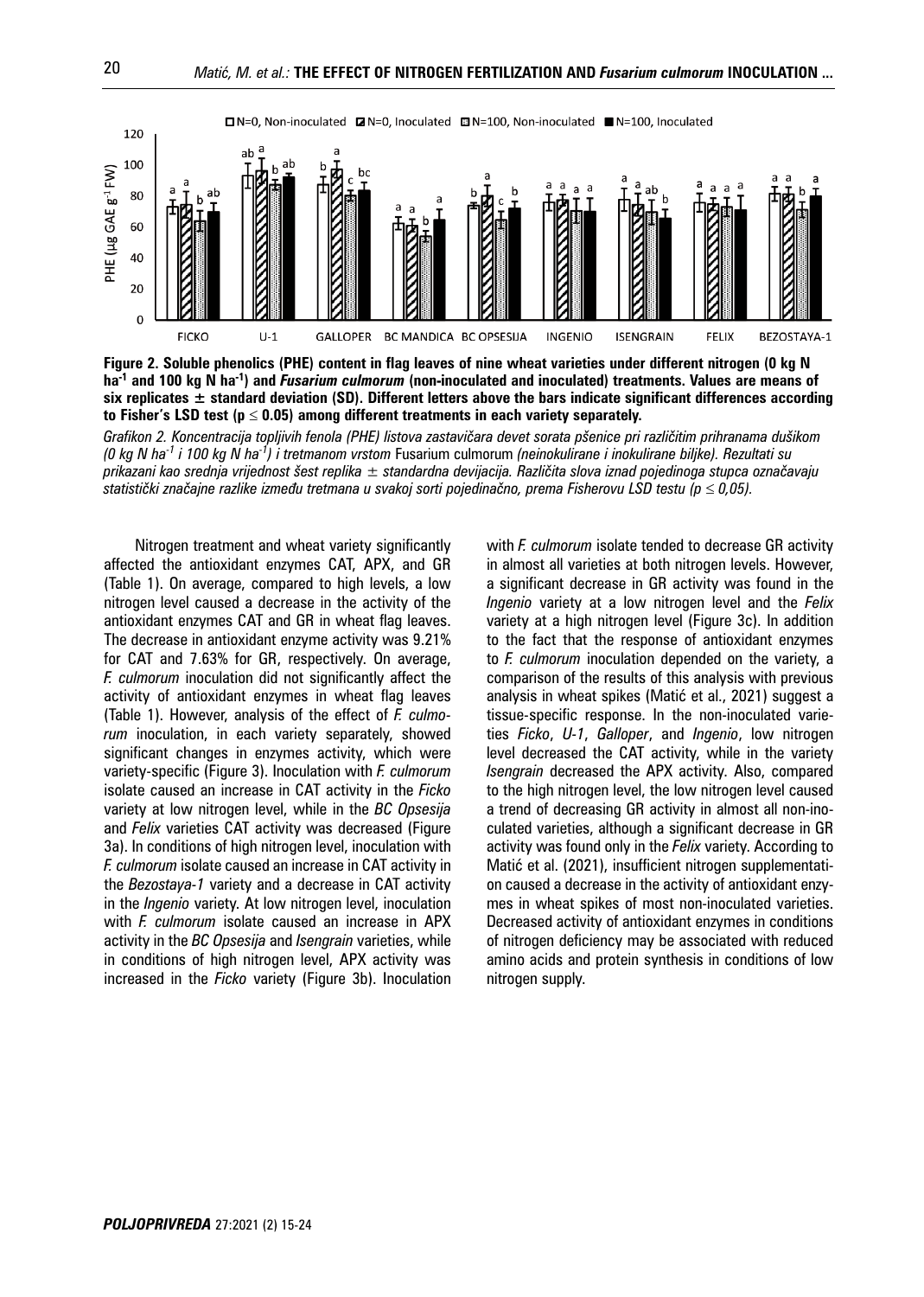

**Figure 3. Antioxidant enzyme activities: catalase (CAT; a), ascorbate peroxidase (APX; b), and glutathione reductase (GR; c) in flag leaves of nine wheat varieties under different nitrogen (0 kg N ha-1 and 100 kg N ha-1) and**  *Fusarium culmorum* **(non-inoculated and inoculated) treatments. Values are means of six replicates ± standard deviation (SD). Different letters above the bars indicate significant differences according to Fisher's LSD test (p 0.05) among different treatments in each variety separately.**

*Grafikon 3. Aktivnosti antioksidacijskih ezima: katalaze (CAT; a), askorbat-peroksidaze (APX; b) i glutation-reduktaze (GR; c) listova zastavičara devet sorata pšenice pri različitim prihranama dušikom (0 kg N ha-1 i 100 kg N ha-1) i različitim tretmanom vrstom* Fusarium culmorum *(neinokulirane i inokulirane biljke). Rezultati su prikazani kao srednja vrijednost šest replika ± standardna devijacija. Različita slova iznad pojedinoga stupca označavaju statistički značajne razlike između tretmana u svakoj sorti pojedinačno, prema Fisherovu LSD testu (p 0,05).*

Three-way ANOVA revealed a significant variety and nitrogen treatment effects on the content of photosynthetic pigments in wheat flag leaves ( $p \leq 0.001$ ; Table 2). On the other hand, inoculation with *F. culmorum* isolate had no significant effect on the content of photosynthetic pigments in wheat flag leaves (Table 2), while its effect was significant in the wheat spikes (Matić et al., 2021). In their study of a large number of wheat genotypes, Molero and Reynolds (2020) observed a lack of correlation between flag leaves and spikes photosynthesis, suggesting their independence.

On average, a low nitrogen level decreased Chl a, Chl b, Chl  $a+b$ , and Car content in wheat flag leaves,

compared to high nitrogen level. Decreased content of photosynthetic pigments under limited nitrogen conditions was also found in wheat spikes (Matić et al., 2021). As a macronutrient, nitrogen is an integral part of cells, proteins, nucleic acids, enzymes, and photosynthetic pigments of plants. Nitrogen deficiency during the growing season can cause a decrease in the content of photosynthetic pigments, which in turn can cause inhibition of photosynthesis and reduction of photosynthetic capacity (Boussadia et al., 2010; Prinsi et al., 2020). Reduced photosynthetic capacity, in turn, can negatively affect crop yield and quality.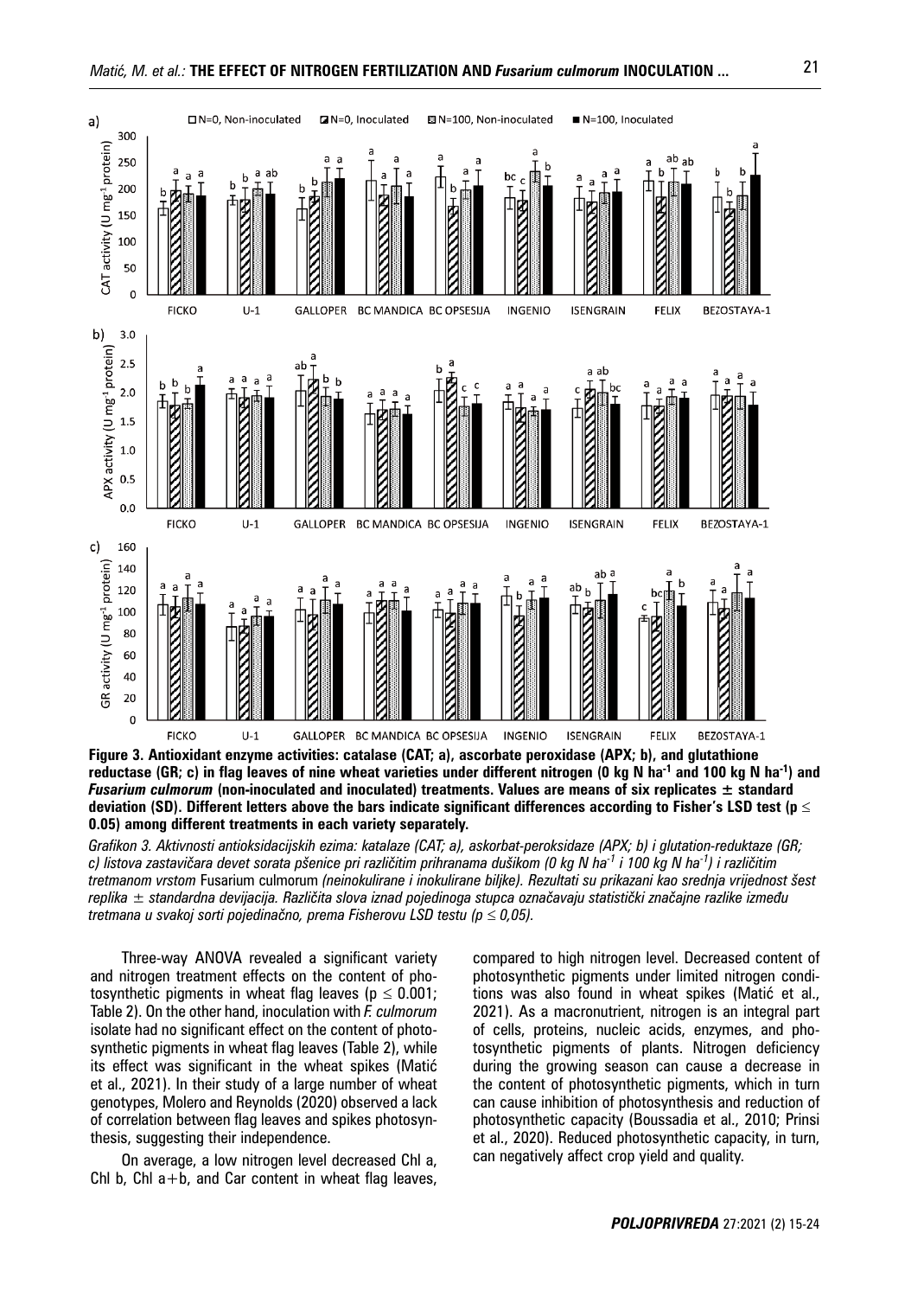#### **Table 2. Three-way ANOVA of the influence of variety, nitrogen treatment, and** *Fusarium culmorum* **inoculation and their interactions on the content of chloroplast pigments in the flag leaf of wheat**

*Tablica 2. Trofaktorijalna analiza varijanca (ANOVA) utjecaja sorte, tretmana dušikom i inokulacije izolatom* Fusarium culmorum *i njihovih interakcija na sadržaj kloroplastnih pigmenata u listu zastavičaru pšenice*

| Mean sum of squares / Srednja suma kvadrata        |                                           |             |             |             |             |  |  |  |  |
|----------------------------------------------------|-------------------------------------------|-------------|-------------|-------------|-------------|--|--|--|--|
| Source of Variation /<br>Izvor variranja           | Degrees of freedom /<br>Stupnjevi slobode | Chl a       | Chl b       | Chl $a + b$ | Car         |  |  |  |  |
| Variety (V)/<br>Sorta                              | 8                                         | $0.1836***$ | $0.0297***$ | $0.3547***$ | $0.0090**$  |  |  |  |  |
| Nitrogen treatment (N) /<br>Tretman dušikom        |                                           | $1.7471***$ | $0.3130***$ | $3.5392***$ | $0.0966***$ |  |  |  |  |
| Fusarium inoculation (F) /<br>Fusarium inokulacija |                                           | $0.0004$ ns | $0.0012$ ns | $0.0031$ ns | $0.0013$ ns |  |  |  |  |
| $V \times N$                                       | 8                                         | $0.0279$ ns | $0.0053$ ns | $0.0483$ ns | $0.0025$ ns |  |  |  |  |
| $V \times F$                                       | 8                                         | $0.0441$ ns | $0.0088$ ns | $0.0904$ ns | $0.0040$ ns |  |  |  |  |
| $N \times F$                                       |                                           | $0.0239$ ns | $0.0063$ ns | $0.0547$ ns | $0.0035$ ns |  |  |  |  |
| $V \times N \times F$                              | 8                                         | $0.0057$ ns | $0.0046$ ns | $0.0143$ ns | $0.0009$ ns |  |  |  |  |

 $\overline{n}$ s – not significant/nije statistički značajno; \*, \*\* and \*\*\* – significant at the level of probability  $p \le 0.05$ , 0.01, and 0.001/značajno na razini p  $\le 0.05$ , 0.01 i 0.001. Chl a, chlorophyll a/klorofil a; Chl b, chlorophyll b/klorofil b; Chl a+b, total chlorophyll/ukupni klorofil; Car, carotenoids/karotenoidi.

## **CONCLUSION**

Wheat variety and nitrogen treatment significantly affected all measured biomarkers of oxidative stress in the flag leaves, while the effect of *F. culmorum* treatment was less pronounced. The most significant effect on the measured biomarkers had a low nitrogen level itself, where a trend of increased  $H_2O_2$  concentration and LPO level, and decreased activities of antioxidant enzymes was observed in most varieties. The obtained results were discussed and compared with the previous results of biochemical analyses performed under the same experimental conditions in wheat spikes. There was no significantly strong correlation between flag leaves and spikes in the measured parameters, which, in addition to the variety-specific response, also indicates a tissuespecific antioxidant response.

#### **ACKNOWLEDGEMENTS**

This work was funded by the grant of the Croatian Science Foundation IP-2016-06-2178 and the EU project KK.01.1.1.01.0005 *Biodiversity and Molecular Plant Breeding*, Centre of Excellence for Biodiversity and Molecular Plant Breeding (CoE CroP-BioDiv), Zagreb, Croatia.

## **REFERENCES**

- 1. Aebi, H. (1984). Catalase in vitro. *Methods in enzymology*, *105*, 121-126.
- 2. Apel, K., & Hirt, H. (2004). Reactive oxygen species: metabolism, oxidative stress, and signal transduction. *Annual Review of Plant Biology*, *55*, 373-399. doi: 10.1146/annurev.arplant.55.031903.141701
- 3. Boussadia, O., Steppe, K., Zgallai, H., El Hadj, S. B., Braham, M., Lemeur, R., & Van Labeke, M. C. (2010). Effects of nitrogen deficiency on leaf photosynthesis, carbohydrate status and biomass production in two olive cultivars 'Meski'and 'Koroneiki'. *Scientia Horticulturae*, *123*(3), 336-342. doi: 10.1016/j.scienta.2009.09.023
- 4. Bradford, M. M. (1976). A rapid and sensitive method for the quantitation of microgram quantities of protein utilizing the principle of protein-dye binding. *Analytical biochemistry*, *72*(1-2), 248-254. doi: 10.1006/abio.1976.9999
- 5. Camejo, D., Guzmán-Cedeño, Á., & Moreno, A. (2016). Reactive oxygen species, essential molecules, during plant–pathogen interactions. *Plant Physiology and Biochemistry*, *103*, 10-23. doi: 10.1016/j.plaphy.2016.02.035
- 6. Chen, L., Liu, Q. Q., Gai, J. Y., Zhu, Y. L., Yang, L. F., & Wang, C. (2011). Effects of nitrogen forms on the growth and polyamine contents in developing seeds of vegetable soybean. *Journal of plant nutrition*, *34*(4), 504-521. doi: 10.1080/01904167.2011.538113
- 7. Ćosić, J., Vrandečić, K., & Svitlica, B. (2004). *Fusarium*  vrste izolirane s pšenice i kukuruza u istočnoj Hrvatskoj. *Poljoprivreda*, *10*(1), 5-8.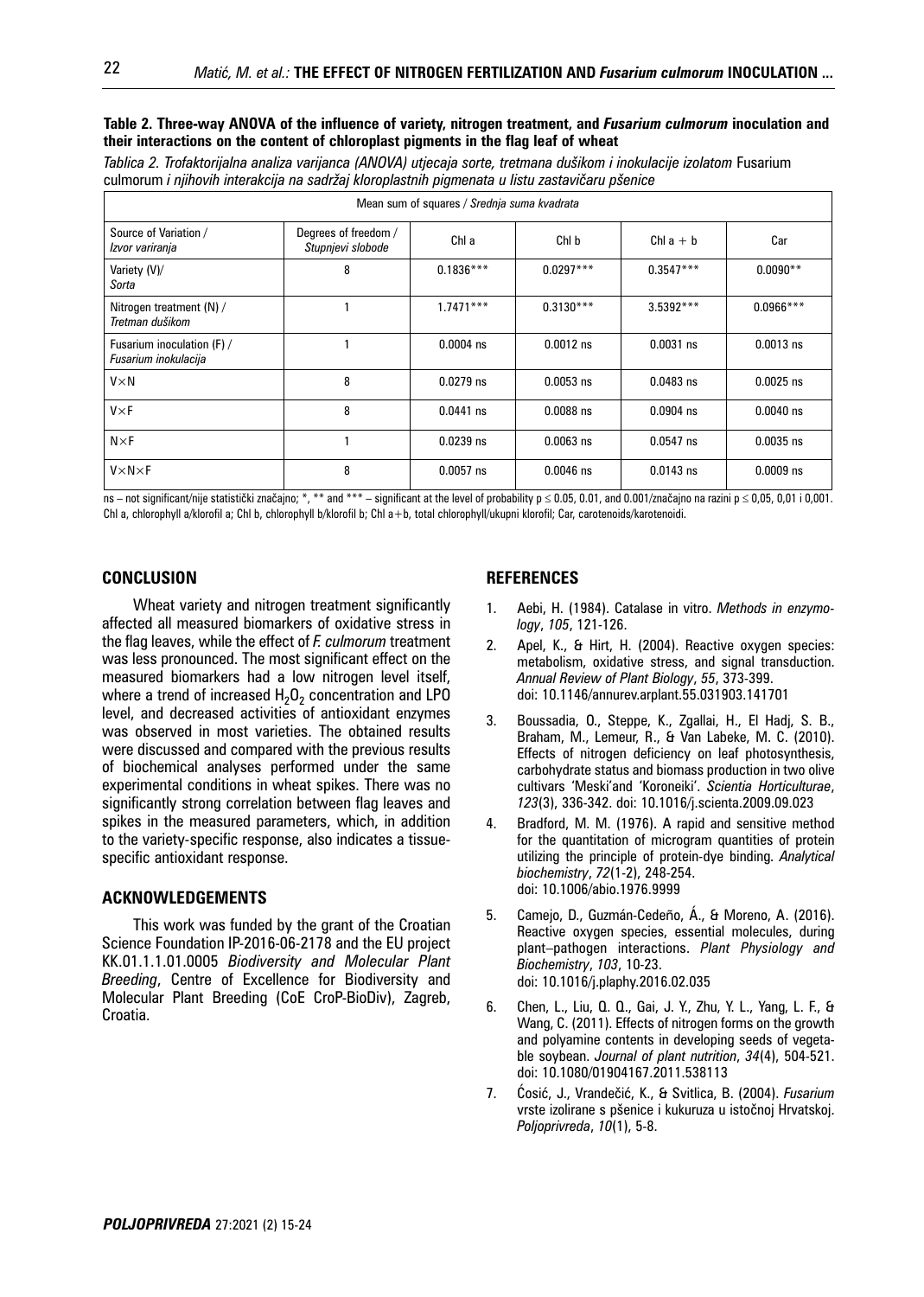- 8. Demidchik, V. (2015). Mechanisms of oxidative stress in plants: from classical chemistry to cell biology. *Environmental and experimental botany*, *109*, 212-228. doi: 10.1016/j.envexpbot.2014.06.021
- 9. Deng, B., Li, Y., Xu, D., Ye, Q., & Liu, G. (2019). Nitrogen availability alters flavonoid accumulation in *Cyclocarya paliurus* via the effects on the internal carbon/nitrogen balance. *Scientific reports*, *9*(1), 1-9. doi: 10.1038/s41598-019-38837-8
- 10. Folin, O., & Ciocalteu, V. (1927). On tyrosine and tryptophane determinations in proteins. *Journal of biological chemistry*, *73*(2), 627-650.
- 11. Halliwell, B., & Foyer, C. H. (1978). Properties and physiological function of a glutathione reductase purified from spinach leaves by affinity chromatography. *Planta*, *139*(1), 9-17. doi: 10.1007/BF00390803
- 12. Hasanuzzaman, M., Bhuyan, M. H. M. B., Zulfiqar, F., Raza, A., Mohsin, S. M., Mahmud, J. A., Fujita, M., & Fotopoulos, V. (2020). Reactive oxygen species and antioxidant defense in plants under abiotic stress: Revisiting the crucial role of a universal defense regulator. *Antioxidants*, *9*(8), 681. doi: 10.3390/antiox9080681
- 13. Hawkesford, M. J. (2014). Reducing the reliance on nitrogen fertilizer for wheat production. *Journal of cereal science*, *59*(3), 276-283. doi: 10.1016/j.jcs.2013.12.001
- 14. Ibrahim, M. H., Jaafar, H. Z., Rahmat, A., & Rahman, Z. A. (2011). Effects of nitrogen fertilization on synthesis of primary and secondary metabolites in three varieties of kacip fatimah (*Labisia pumila* Blume). *International journal of molecular sciences*, *12*(8), 5238-5254. doi: 10.3390/ijms12085238
- 15. Kulbat, K. (2016). The role of phenolic compounds in plant resistance. *Biotechnology and Food Science*, *80*, 97-108.
- 16. Lichtenthaler, H. K. (1987). Chlorophylls and carotenoids: pigments of photosynthetic biomembranes. *Methods in enzymology*, *148*, 350-382. doi: 10.1016/0076-6879(87)48036-1
- 17. Mamenko, T. P. (2018). Activation of antioxidant enzymes and content of hydrogen peroxide in winter wheat leaves by deficit of soil nitrogen. *Ukrainian Journal of Ecology*, *8*(1). doi: 10.15421/2018\_199
- 18. Matić, M., Vuković, R., Vrandečić, K., Štolfa Čamagajevac, I., Ćosić, J., Vuković, A., Sabljić, K., Sabo, N., Dvojković, K., Novoselović, D. (2021). Oxidative Status and Antioxidative Response to Fusarium Attack and Different Nitrogen Levels in Winter Wheat Varieties. *Plants*, *10*(4), 611. doi: 10.3390/plants10040611
- 19. Molero, G., & Reynolds, M. P. (2020). Spike photosynthesis measured at high throughput indicates genetic variation independent of flag leaf photosynthesis. *Field Crops Research*, *255*, 107866. doi: 10.1016/j.fcr.2020.107866
- 20. Mukherjee, S. P., & Choudhuri, M. A. (1983). Implications of water stress-induced changes in the levels of endogenous ascorbic acid and hydrogen peroxide in Vigna seedlings. *Physiologia plantarum*, *58*(2), 166-170. doi: 10.1111/j.1399-3054.1983.tb04162.x
- 21. Munene, R., Changamu, E., Korir, N., & Joseph, G. O. (2017). Effects of different nitrogen forms on growth, phenolics, flavonoids and antioxidant activity in amaranth species. *Tropical Plant Research*, *4*(1), 81-89. doi: 10.22271/tpr.2017.v4.i1.012
- 22. Nakano, Y., & Asada, K. (1981). Hydrogen peroxide is scavenged by ascorbate-specific peroxidase in spinach chloroplasts. *Plant and cell physiology*, *22*(5), 867-880. doi: 10.1093/oxfordjournals.pcp.a076232
- 23. Prinsi, B., Negrini, N., Morgutti, S., & Espen, L. (2020). Nitrogen starvation and nitrate or ammonium availability differently affect phenolic composition in green and purple basil. *Agronomy*, *10*(4), 498. doi: 10.3390/agronomy10040498
- 24. Sharma, A., Shahzad, B., Rehman, A., Bhardwaj, R., Landi, M., & Zheng, B. (2019). Response of phenylpropanoid pathway and the role of polyphenols in plants under abiotic stress. *Molecules*, *24*(13), 2452. doi: 10.3390/molecules24132452
- 25. Snijders, C. H. A., & Van Eeuwijk, F. A. (1991). Genotype x strain interactions for resistance to Fusarium head blight caused by *Fusarium culmorum* in winter wheat. *Theoretical and Applied Genetics*, *81*(2), 239-244. doi: 10.1007/BF00215729
- 26. Statistički ljetopis Republike Hrvatske (2021). Državni zavod za statistiku Republike Hrvatske. Zagreb.
- 27. Španić, V., Viljevac Vuletić, M., Drezner, G., Zdunić, Z., & Horvat, D. (2017a). Performance indices in wheat chlorophyll a fluorescence and protein quality influenced by FHB. *Pathogens*, *6*(4), 59. doi: 10.3390/pathogens6040059
- 28. Španić, V., Vuletić, M. V., Abičić, I., & Marček, T. (2017b). Early response of wheat antioxidant system with special reference to Fusarium head blight stress. *Plant Physiology and Biochemistry*, *115*, 34-43. doi: 10.1016/j.plaphy.2017.03.010.
- 29. Verma, S., & Dubey, R. S. (2003). Lead toxicity induces lipid peroxidation and alters the activities of antioxidant enzymes in growing rice plants. *Plant Science*, *164*(4), 645-655. doi: 10.1016/S0168-9452(03)00022-0.
- 30. Vukadinović, V., Lončarić, Z. (1999). Ishrana bilja. *Poljoprivredni fakultet Sveučilišta u Osijeku*, Osijek.
- 31. Wagan, M. R., Oad, F. C., & Nenwani, K. S. (2003). Quantitative and Qualitative Characters of Wheat Crop Under Various Sources and Methods of Nitrogenous Fertilizer Application. *Asian Journal of Plant Sciences*, *2*(9), 683-687. doi: 10.3923/ajps.2003.683.687
- 32. Yang, S., Li, X., Chen, W., Liu, T., Zhong, S., Ma, L., Zhang, M., Zhang, H., Yu, D., & Luo, P. (2016). Wheat resistance to fusarium head blight is associated with changes in photosynthetic parameters. *Plant disease*, *100*(4), 847-852. doi: 10.1094/PDIS-04-14-0398-RE